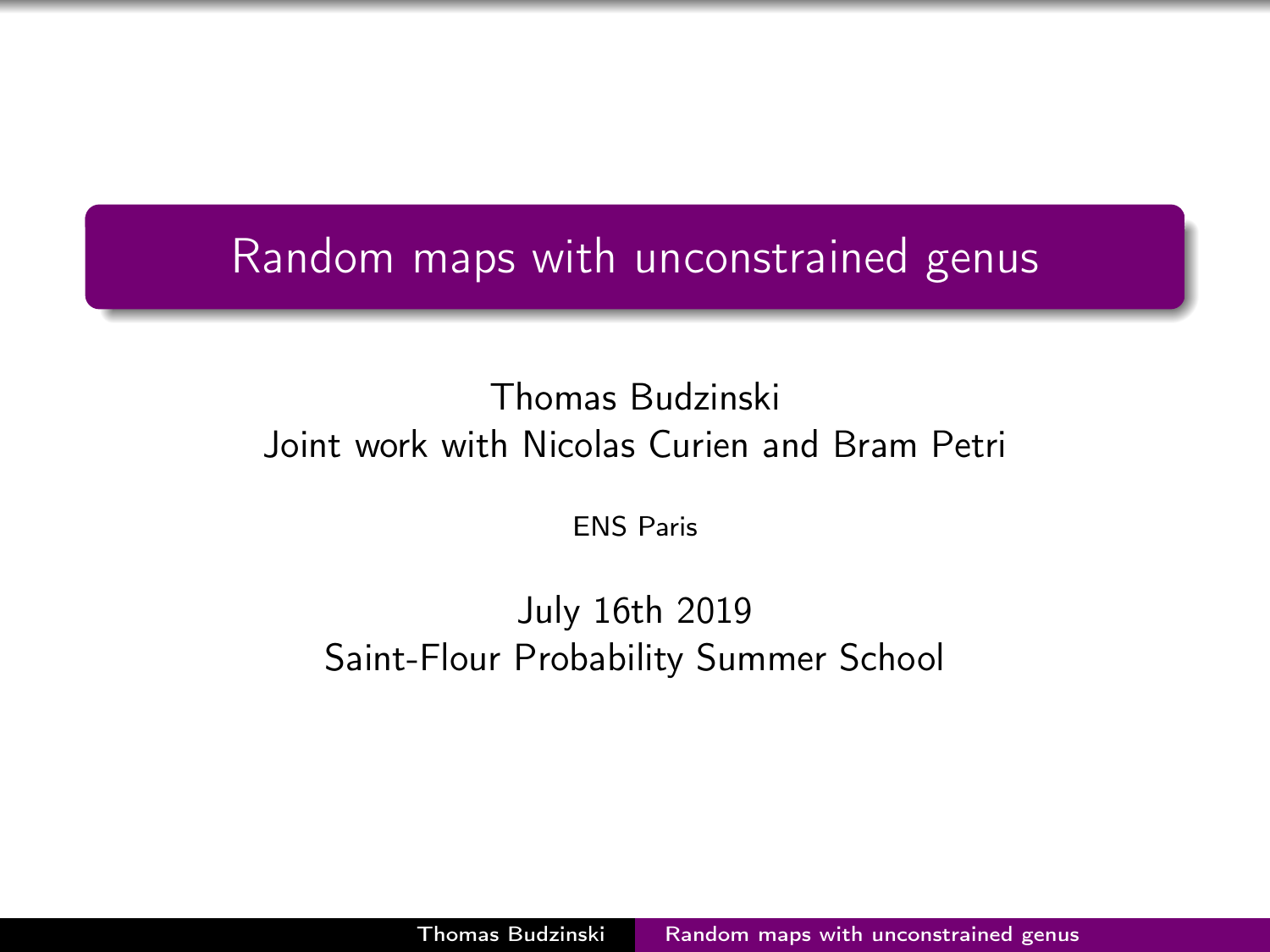• A rooted map is a gluing of polygons which yields a connected, orientable surface. It is equipped with a distinguished oriented edge.



- We do not assume that this surface is the sphere.
- $\bullet$  There are finitely many maps with *n* edges.
- Question: let  $M_n$  be a uniform map with *n* edges. What does it look like?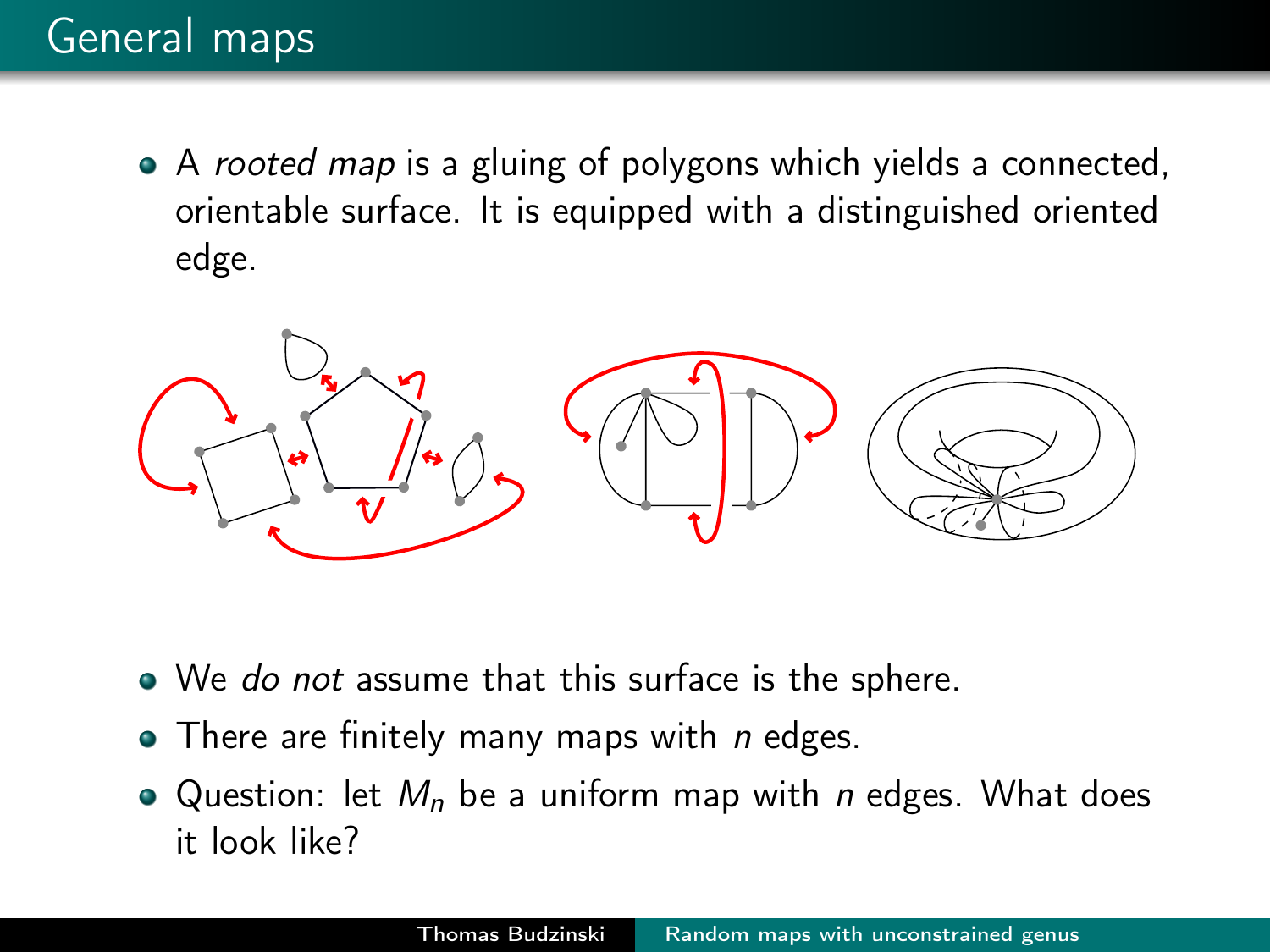## Encoding maps via permutations

Add labels on the half-edges (1 is the label of the root edge).



$$
\tau = (17)(23)(68)(59)(410) \n\sigma = (189410)(256)(37)
$$

- A map m with n edges can be encoded by a pair  $(\tau, \sigma)$  of permutations of  $\{1, 2, \ldots, 2n\}$ .
- $\bullet$   $\tau$  is an involution with no fixed point that matches the two halves of each edges.
- $\bullet$   $\sigma$  describes how to turn around a vertex, and may be any permutation.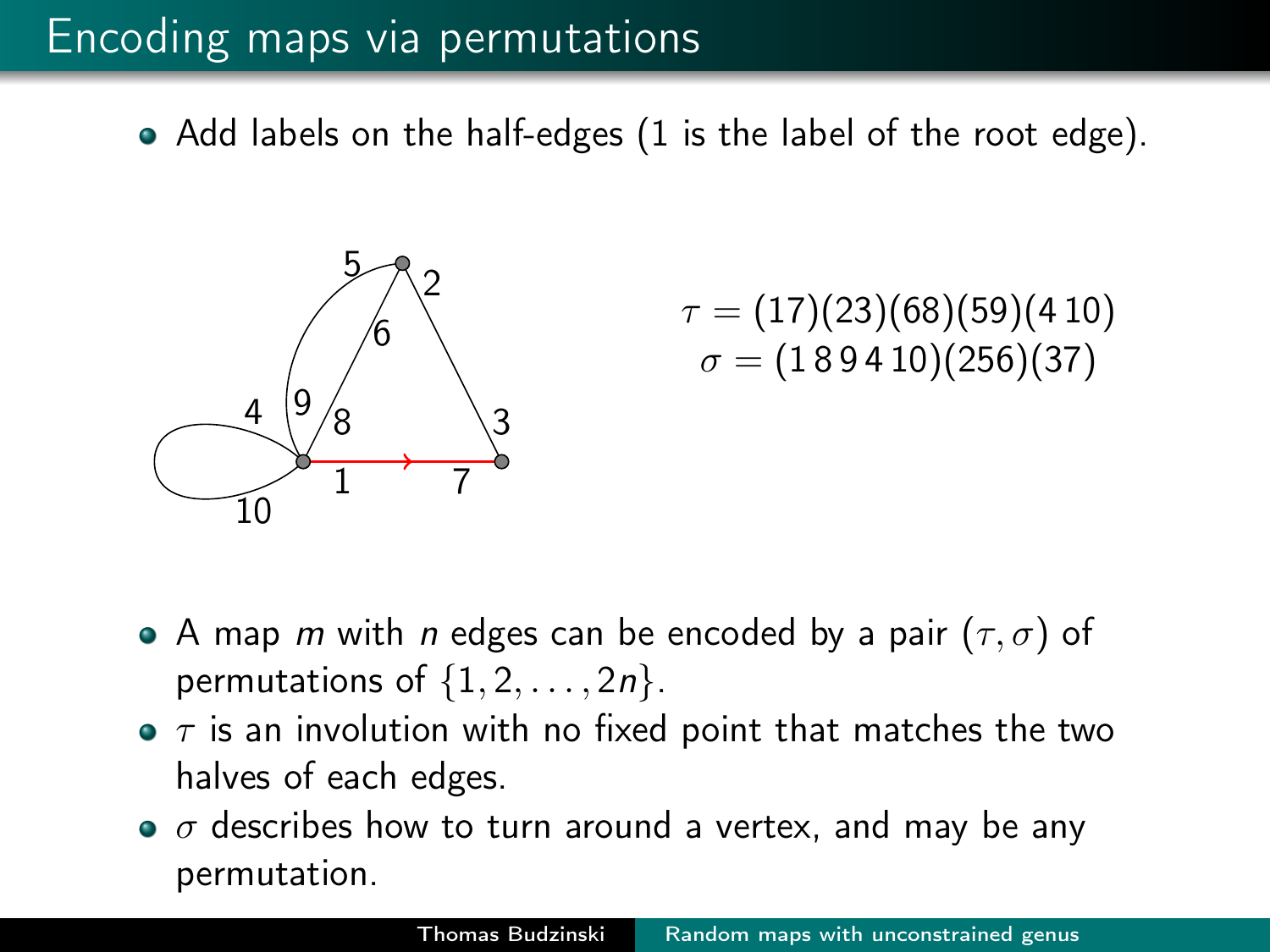- Small issue: a pair  $(\tau, \sigma)$  does not always give a map (a map must be connected).
- However, the proportion of pairs  $(\tau, \sigma)$  that correspond to a map goes to 1 as  $n \to +\infty$ .
- Consequence: the number of maps with  $n$  edges is asymptotically

$$
\frac{(2n-1)!! \times (2n)!}{(2n-1)!} = 2n \times (2n-1)!!.
$$

• Other consequence: a uniform map  $M_n$  is the map given by a uniform matching  $\tau_n$  and an independent uniform permutation  $\sigma_n$  on  $\{1, 2, \ldots, 2n\}$ , conditioned on an event of probability  $1 - o(1)$ .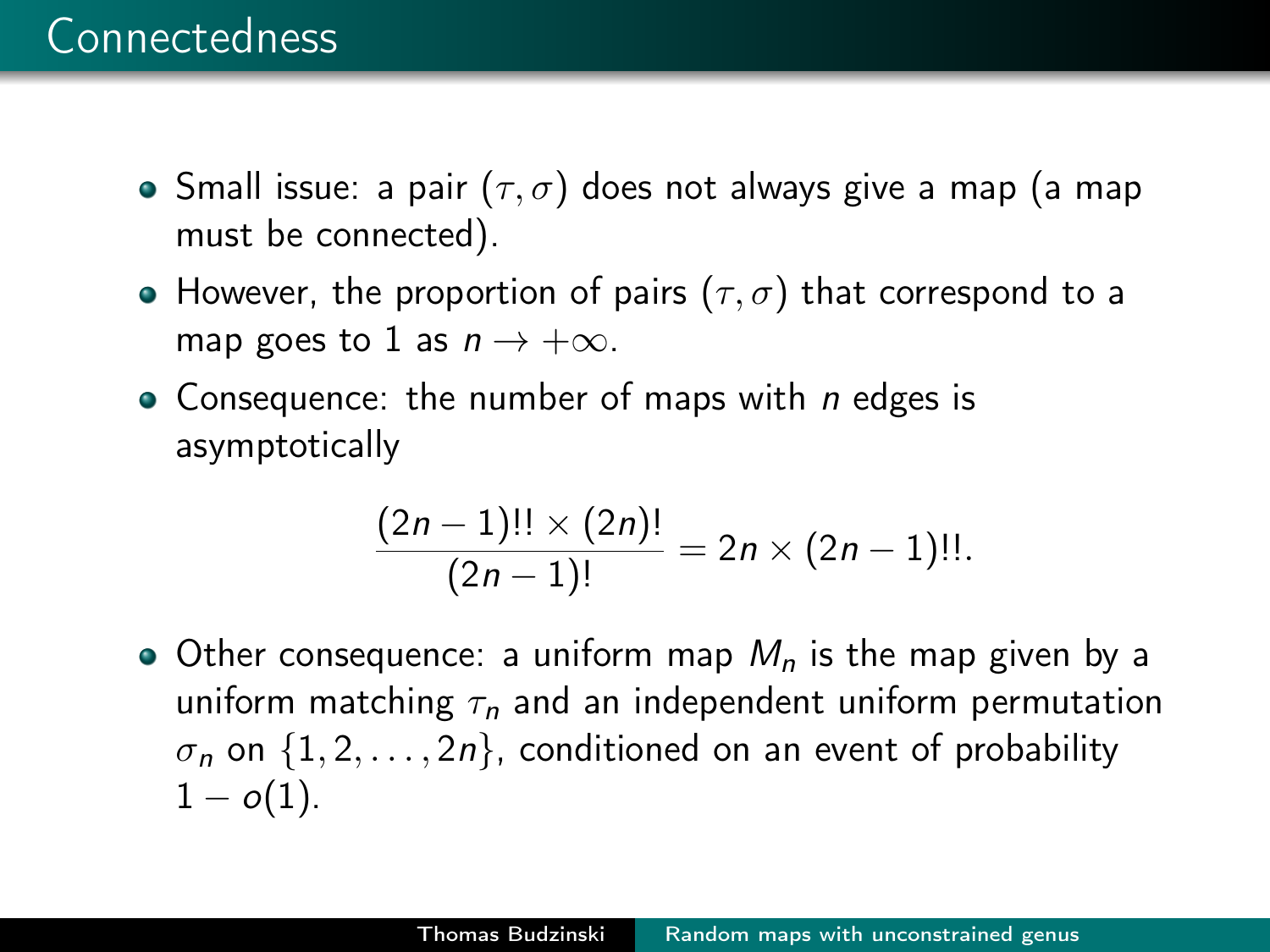## Basic properties of  $M_n$

• The vertices of  $M_n$  correspond to the disjoint cycles of the uniform permutation  $\sigma_n$ . The number of cycles has the distribution of

$$
\sum_{i=1}^{2n} \mathrm{Ber}\left(\frac{1}{i}\right) = (1+o(1))\log n.
$$

- By duality we also have  $\#F(M_n) = (1 + o(1)) \log n$ .
- $\bullet$  By the Euler formula (f + v e = 2 2g), the genus of  $M_n$  is

$$
\frac{n}{2}-\log n+o(\log n).
$$

This is close to the maximal possible value  $\frac{n}{2}$ .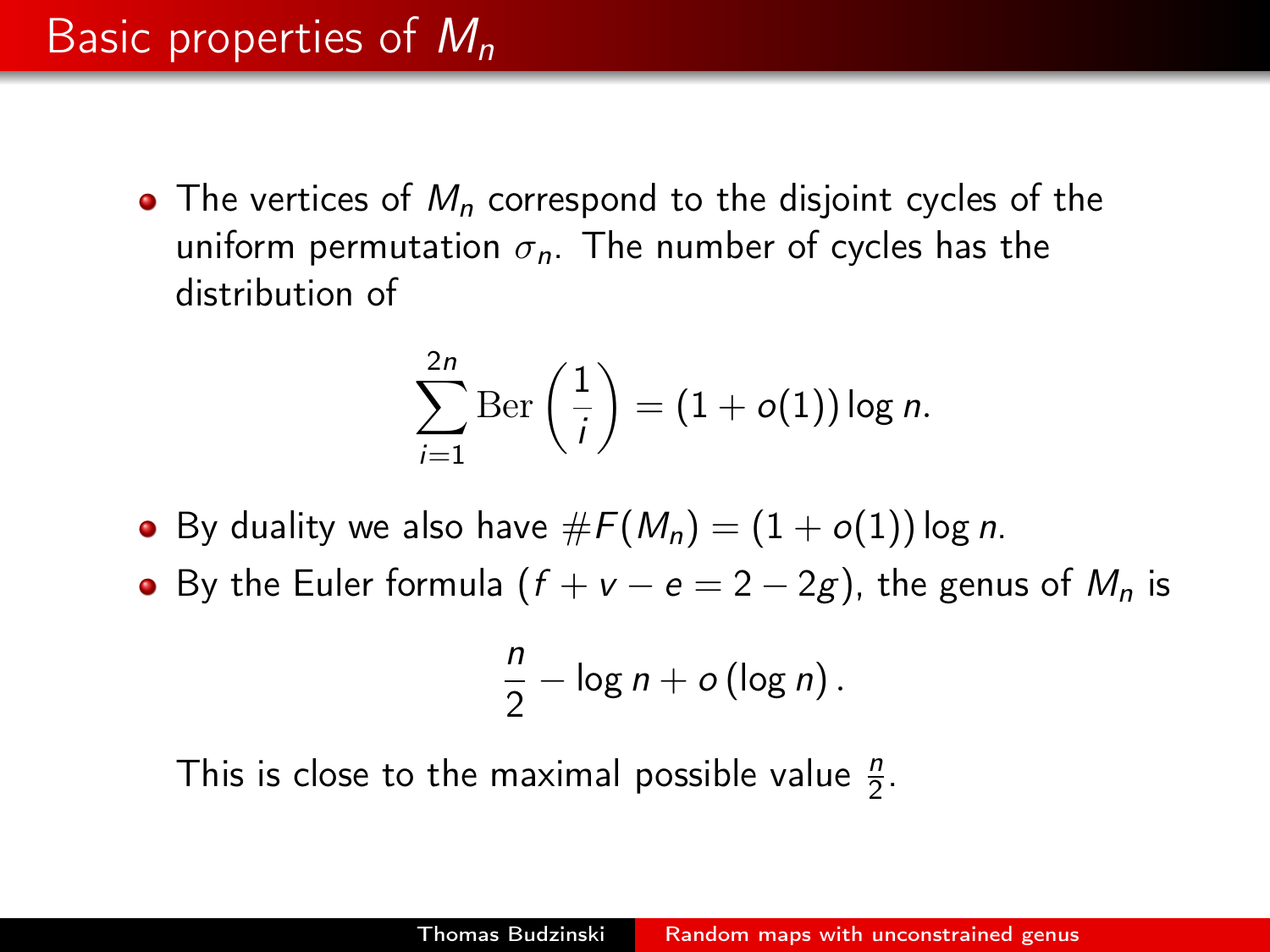# Vertex degrees of  $M_n$

- The degrees of the vertices are the lengths of the cycles of  $\sigma_n$ .
- The length of the cycle containing 1 in  $\sigma_n$  has uniform distribution in  $\{1, 2, ..., 2n\}$ . Conditionally on this cycle  $C_1^n$ , the rest of  $\sigma_n$  is a uniform permutation of the complementary of  $C_1^n$ .
- Poisson–Dirichlet process: let  $(X_i)_{i>1}$  decreasing re-ordering of the variables

$$
\mathit{U}_1, (1-\mathit{U}_1)\mathit{U}_2, (1-\mathit{U}_1)(1-\mathit{U}_2)\mathit{U}_3, \ldots,
$$

where the  $U_i$  are i.i.d. uniform variables on [0, 1].

Let  $v_1^n, v_2^n, \ldots$  be the vertices of  $M_n$ , ranked by decreasing degrees. Then

$$
\left(\frac{1}{2n}\deg(v_i^n)\right)_{i\geq 1}\xrightarrow[n\to+\infty]{(d)} (X_i)_{i\geq 1}.
$$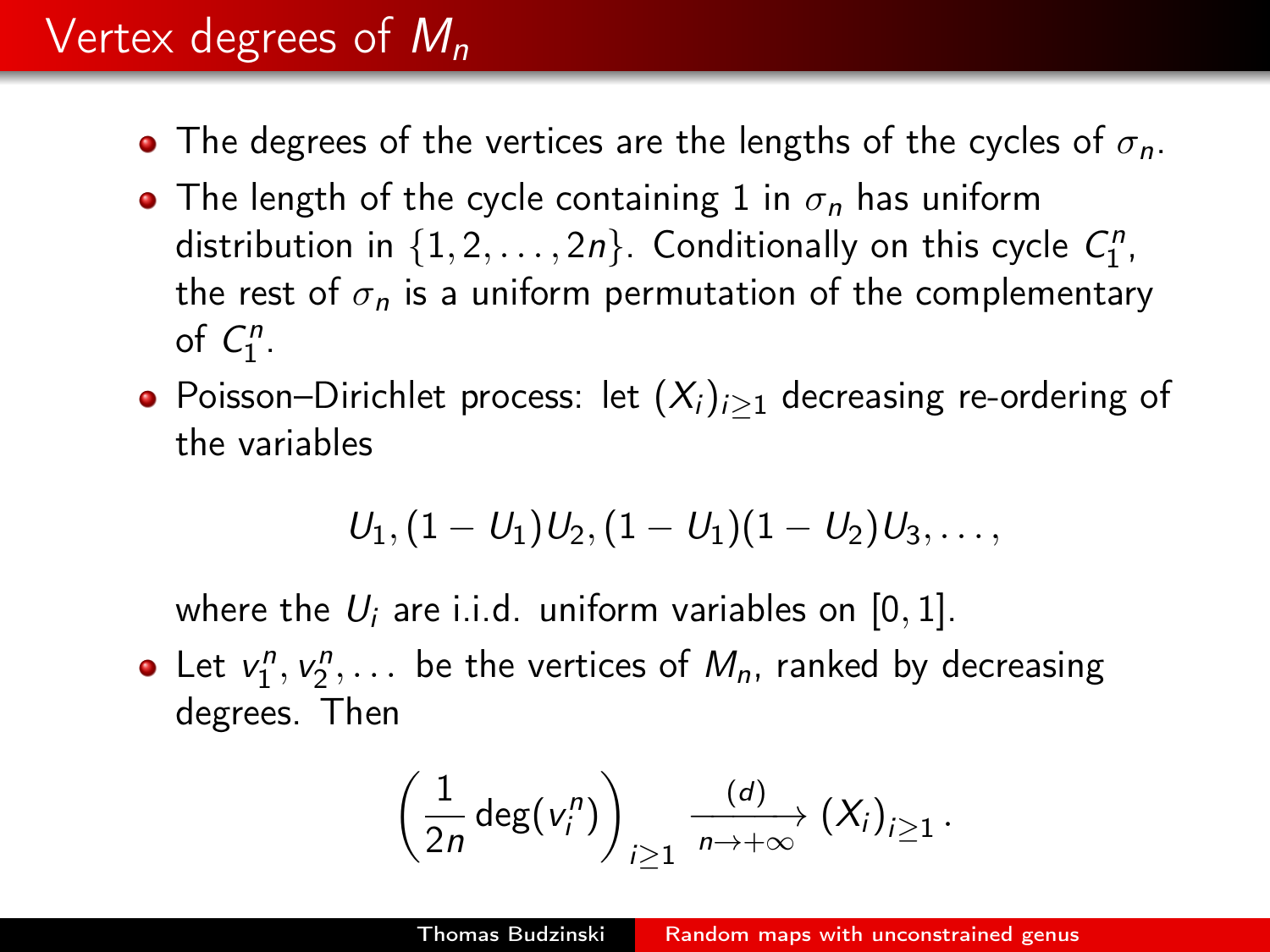# Configuration model

- Let  $\mathcal{G}(m)$  be the graph associated to a map m.
- Conditionally on  $\sigma_n$ , the graph  $\mathcal{G}(M_n)$  is given by the uniform matching  $\tau_n$ : it is a configuration model.



Let  $[i, j]_n$  be the number of edges joining  $v_i^n$  and  $v_j^n$ , with the convention that  $[i, i]_n$  is twice the number of loops on  $v_i^n$ . Then

$$
\left(\frac{1}{2n}[i,j]_n\right)_{i,j\geq 1} \xrightarrow[n\to+\infty]{(d)} \left(X_iX_j\right)_{i,j\geq 1}.
$$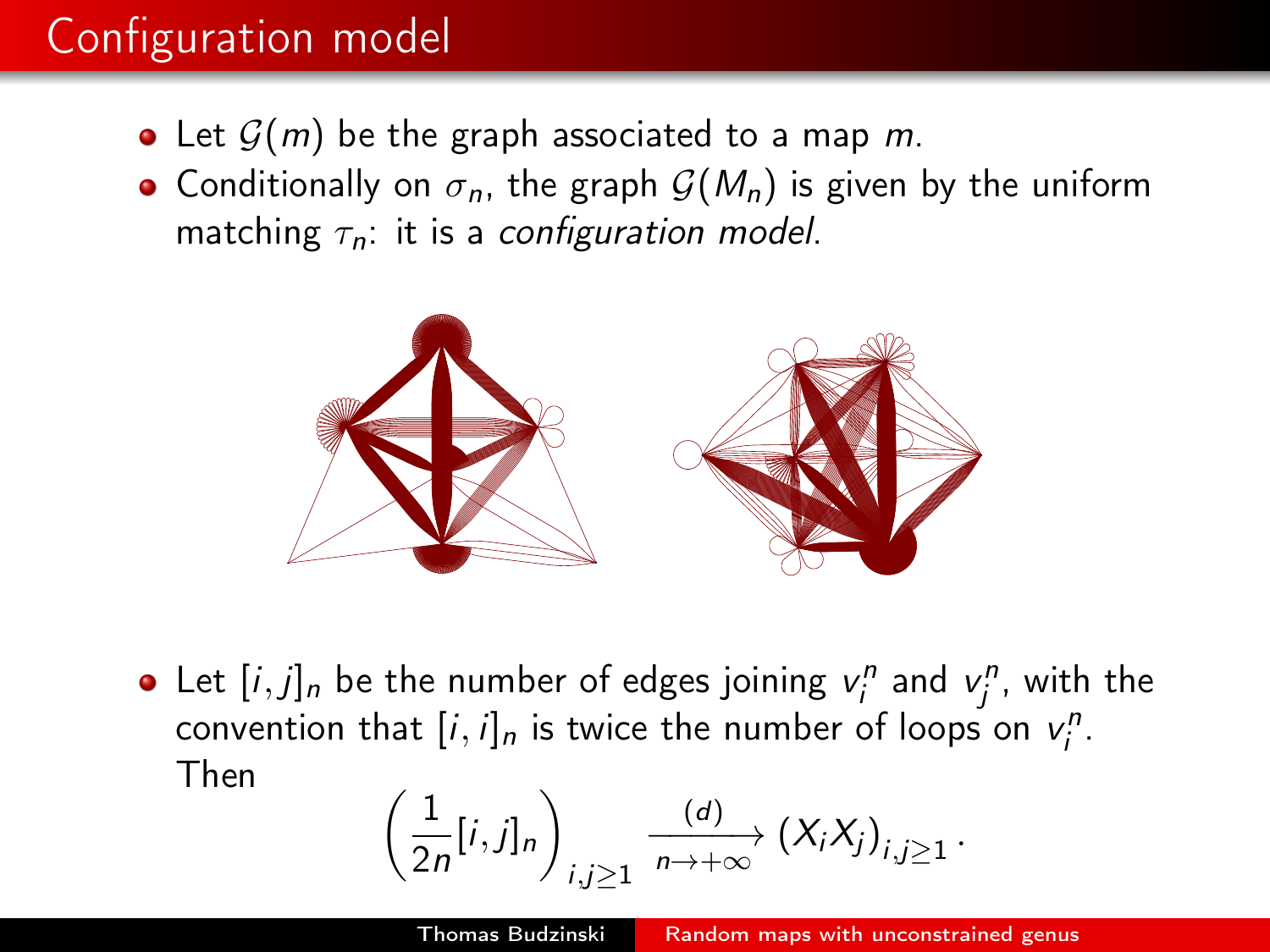- We want to deal with more general models like triangulations, maps with one face...
- We start with a family  $P_n$  of polygons with 2*n* edges in total, and glue the edges two by two in a uniform way to obtain a map  $M_{\mathcal{P}_n}$ .



How many vertices in  $M_{\mathcal{P}_n}$ ? Law of the largest degrees?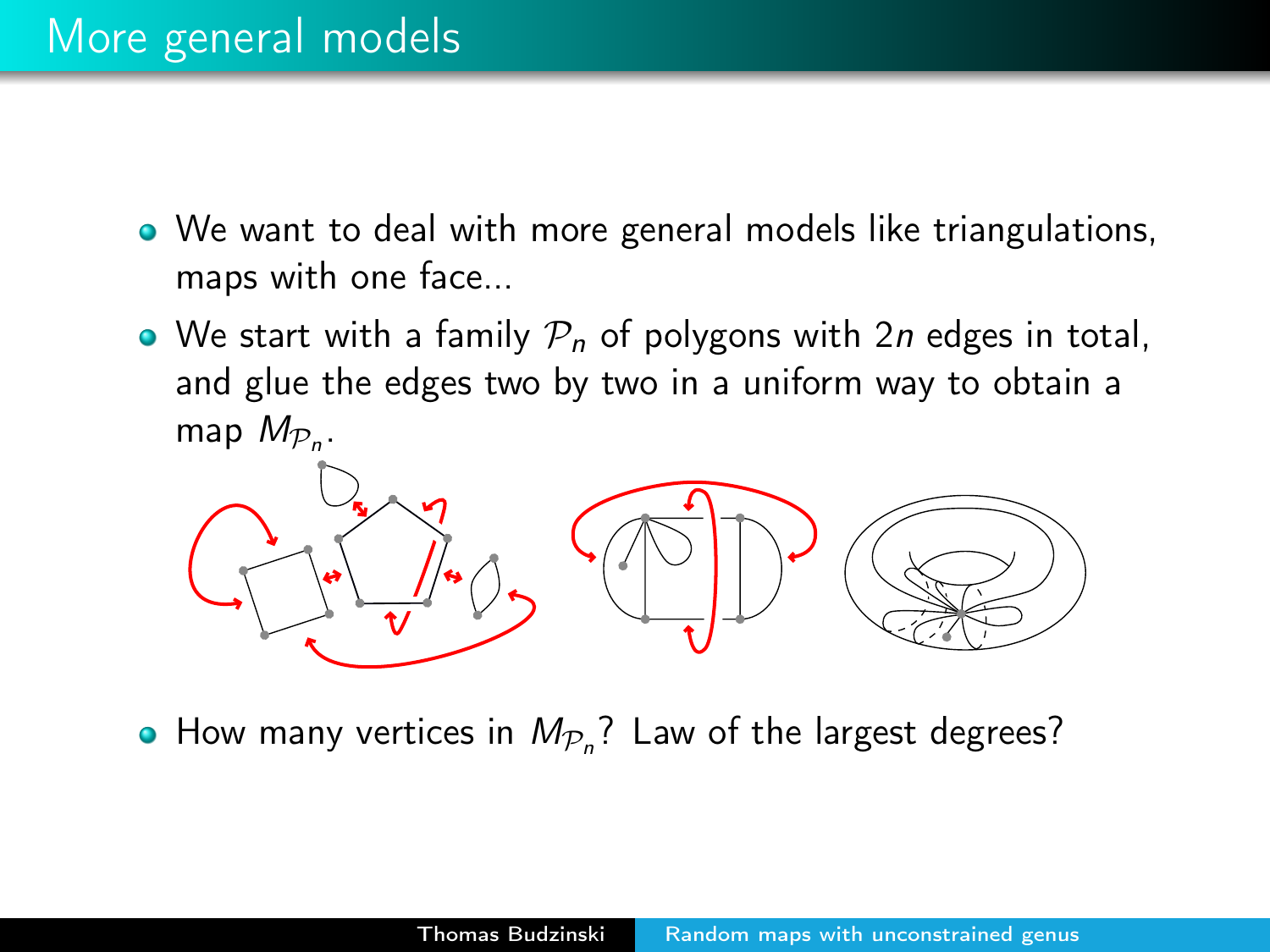General idea: the graph  $G(M_{\mathcal{P}_n})$  looks a lot like  $G(M_n)$ .

#### **Conjecture**

Assume that  $\mathcal{P}_n$  has  $o(\sqrt{n})$  one-gons and  $o(n)$  two-gons. Then the total variation distance between the laws of  $\mathcal{G}\left(M_{\mathcal{P}_n}\right)$  and  $\mathcal{G}(M_n)$  goes to 0 as  $n \to +\infty$ .

- The assumption on the number of 1-gons and 2-gons is here to ensure connectedness with high probability.
- Goal of the rest of the talk: present some results supporting this conjecture.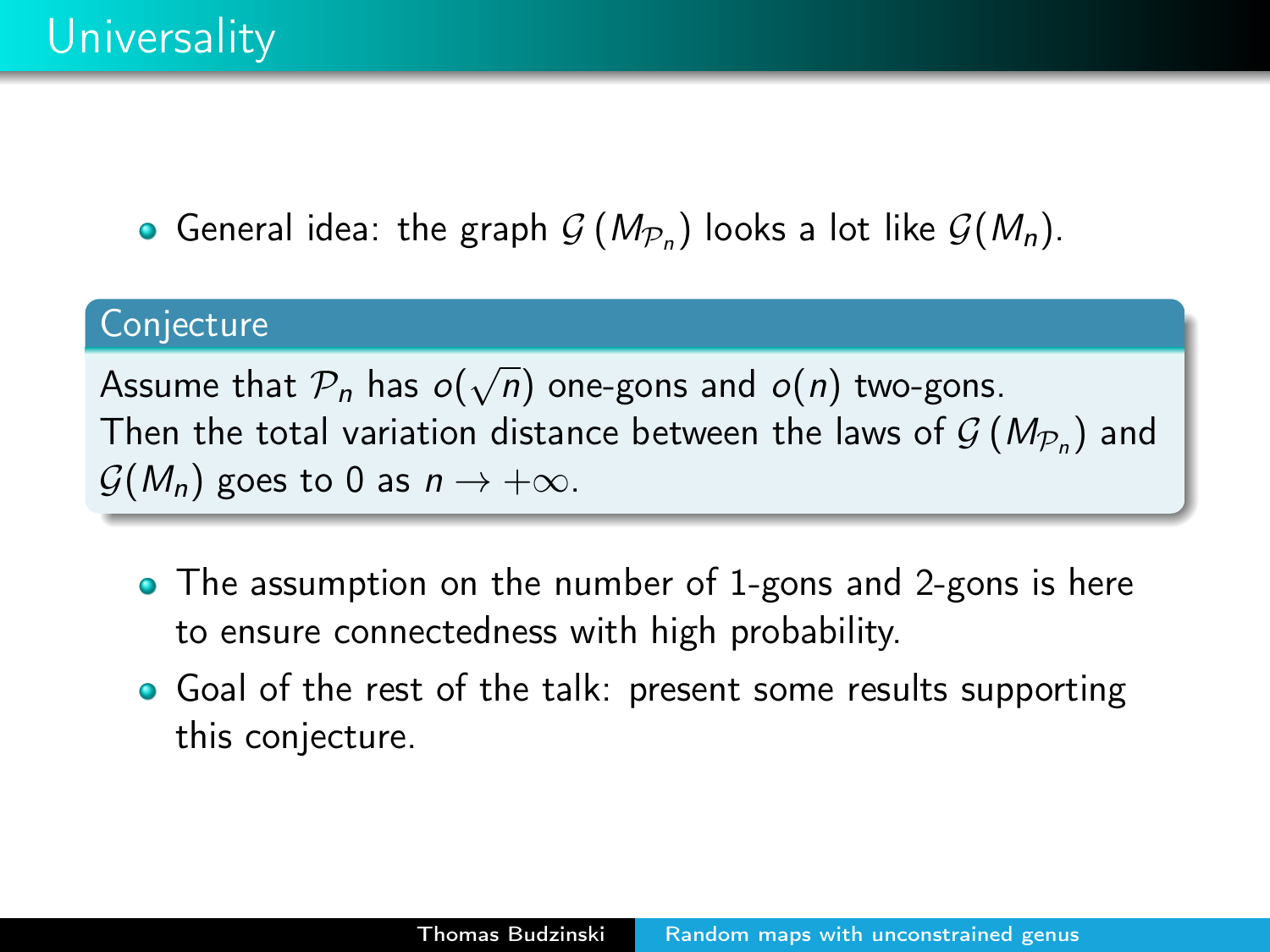### Algebraic methods

- The conjecture is true if we only look at the sequence of degrees instead of the graph:
	- for triangulations [Gamburd 2006],
	- for any  $(\mathcal{P}_n)$  as long as there is no 1-gon or 2-gon [Chmutov–Pittel 2013].
- This implies  $\#V\left(\mathit{M}_{\mathcal{P}_n}\right)=(1+o(1))$  log  $n,$  and convergence of the largest degrees to a Poisson–Dirichlet process.
- In both papers, the proof relies on algebraic methods (representations of the symetric group).
- **•** Does not allow to say anything more precise about the graph.
- The assumption that there is no 1-gon or 2-gon does not look optimal.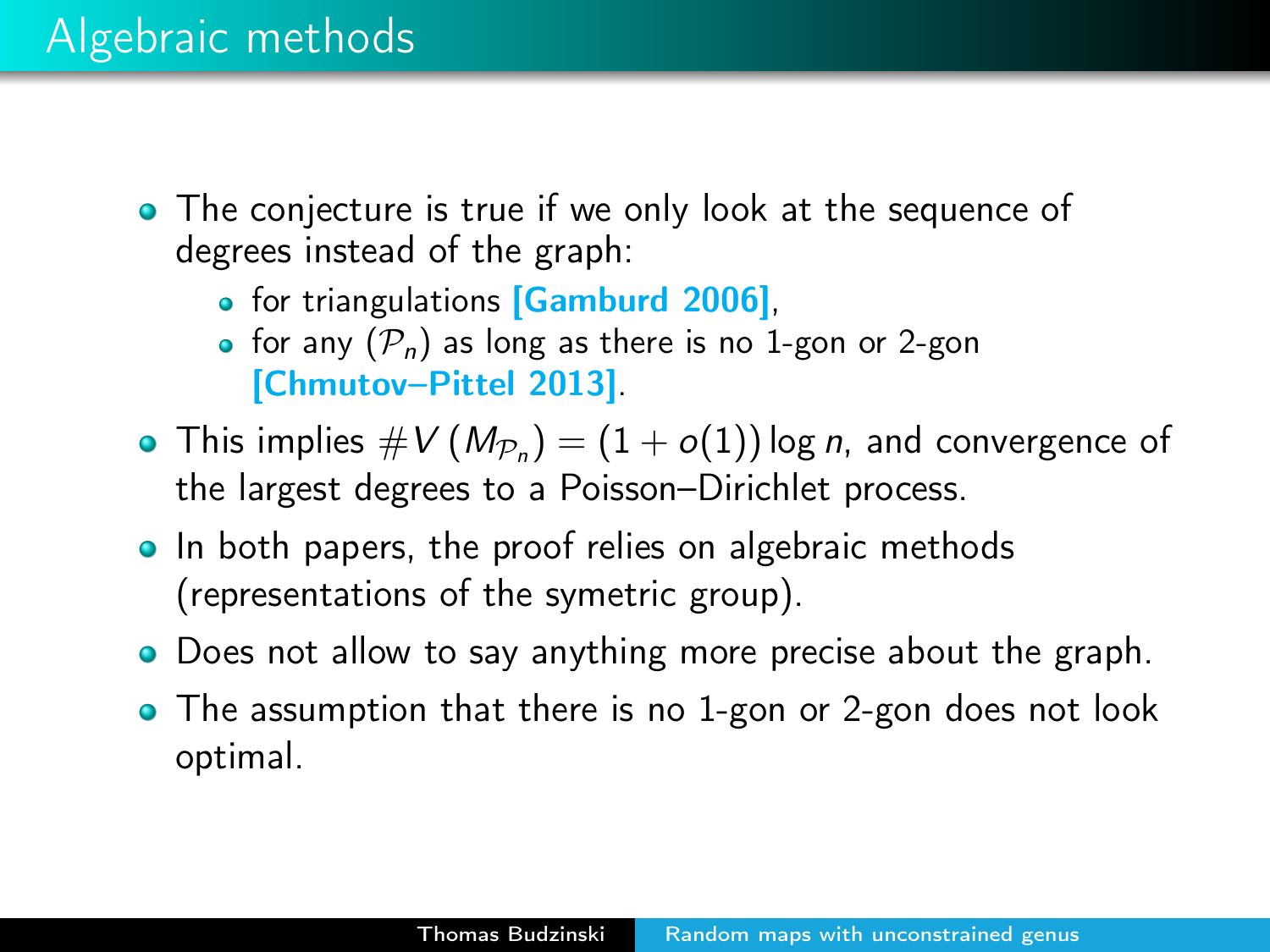#### Theorem (B.–Curien–Petri 2019)

We assume that  $\overline{\mathcal{P}_n}$  has  $o(\sqrt{n})$  one-gons and  $o(n)$  two-gons. Let  $v_1^n, v_2^n, \ldots$  be the vertices of  $M_{\mathcal{P}_n}$ , ranked by decreasing degrees. Let  $[i,j]_n$  be the number of edges of  $M_{\mathcal{P}_n}$  between  $v_i^n$  and  $v_j^n$ . Then

$$
\left(\frac{1}{2n}\deg(v_i^n)\right)_{i\geq 1}\xrightarrow[n\to+\infty]{(d)} (X_i)_{i\geq 1}.
$$

$$
\left(\frac{1}{2n}[i,j]_n\right)_{i,j\geq 1}\xrightarrow[n\to+\infty]{(d)} (X_iX_j)_{i,j\geq 1},
$$

where  $X$  is a Poisson–Dirichlet process.

• Probabilistic proofs!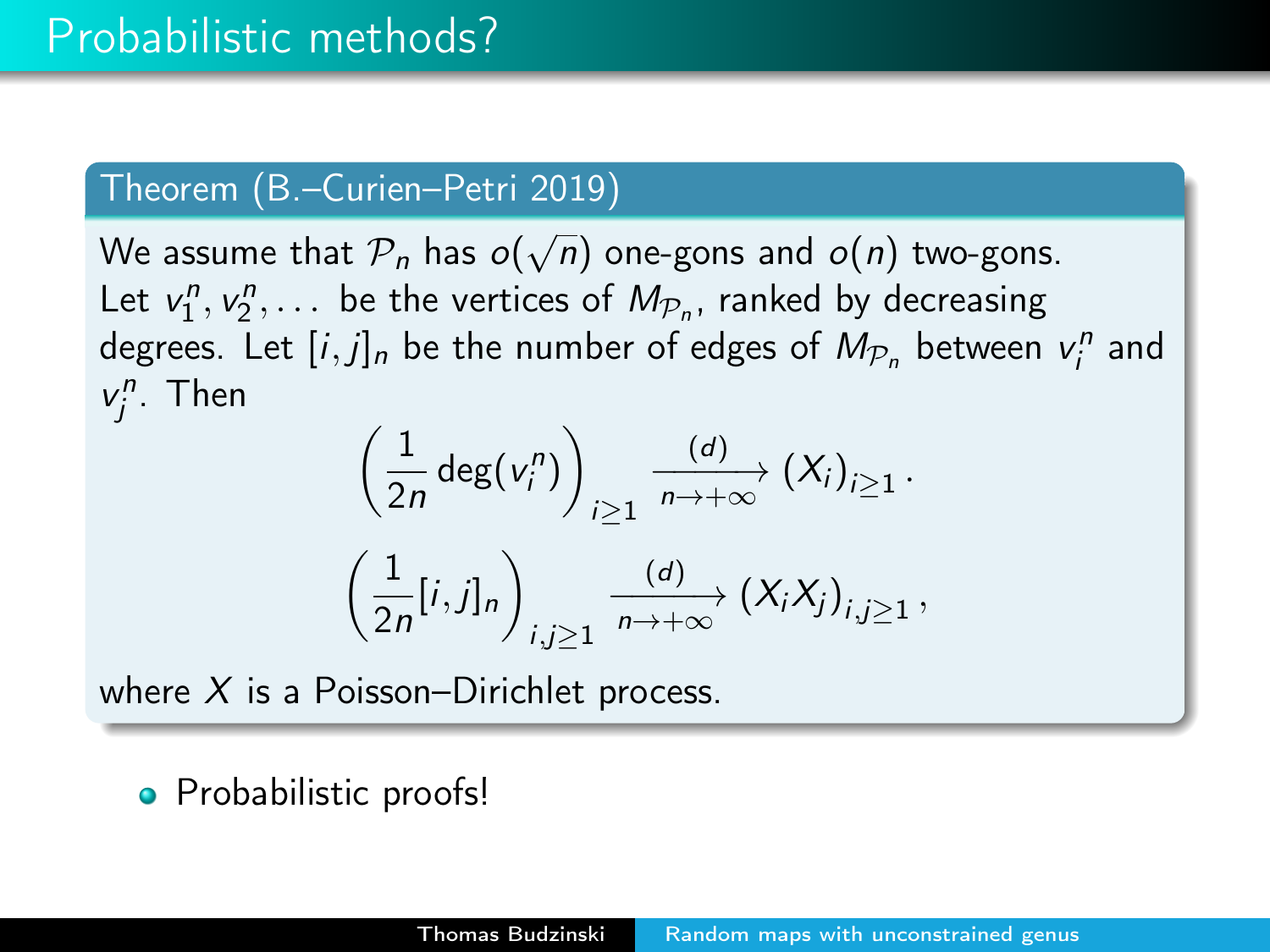# Peeling!

- Let  $\rho$  be the root vertex. Goal of the rest of the talk: explain why  $\frac{1}{2n}$  deg $(\rho)$  converges to a uniform variable on  $[0,1]$ .
- Peeling arguments! For us, a *peeling exploration* of  $M_{\mathcal{P}_n}$  will be an increasing sequence of "partial gluings"  $(S_i)_{0 \leq i \leq n}$  of the polygons of  $P_n$ .



- $\bullet$  S<sub>0</sub> is just the collection of polygons  $P_n$  (as on the left) with a root, and  $S_n = M_{\mathcal{P}_n}$ .
- The non-glued edges of  $S_i$  form the *boundary* of  $S_i$ .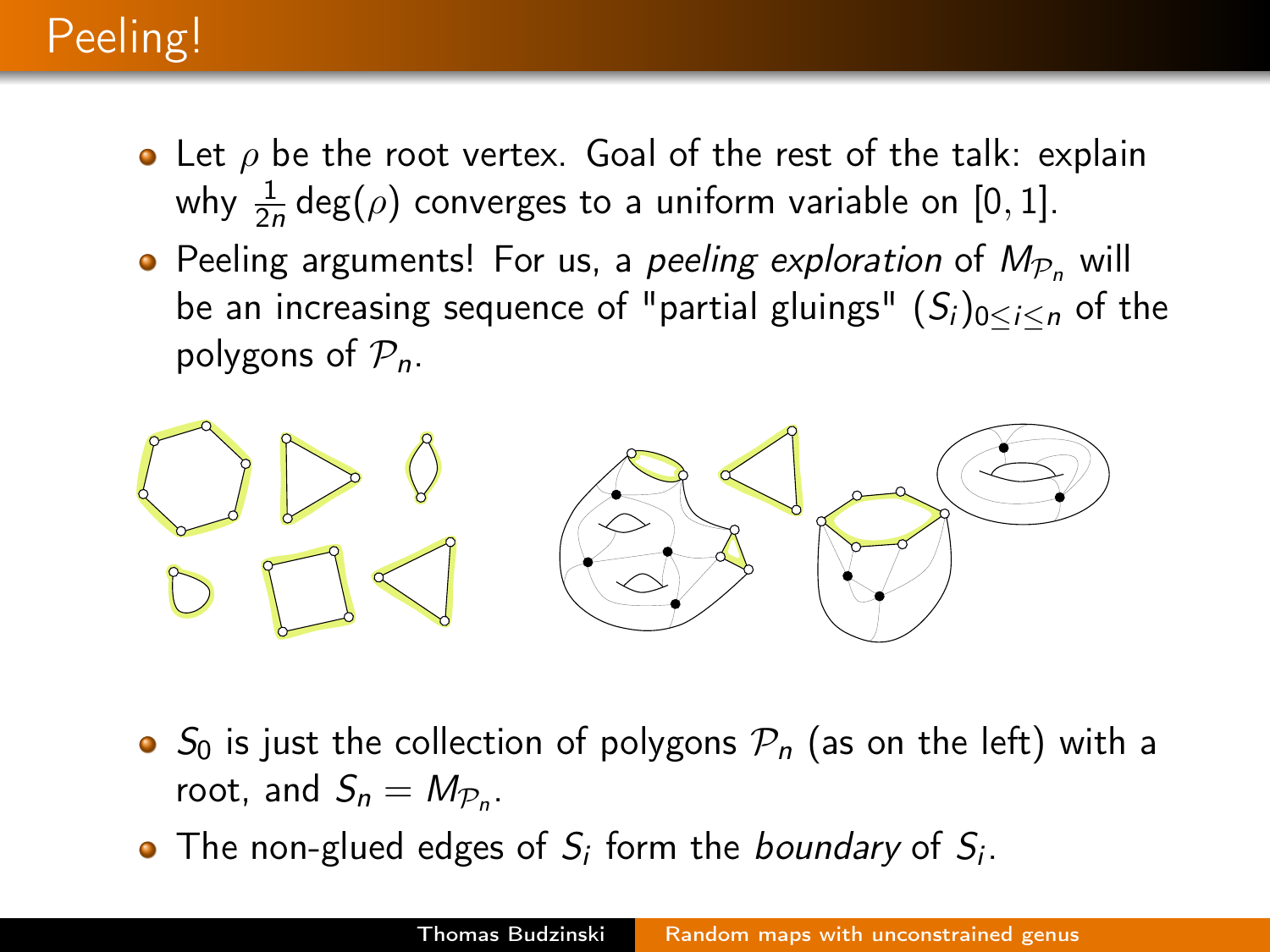

- $\bullet$  To move from  $S_i$  to  $S_{i+1}$ , we choose a boundary edge  $A(S_i)$ according to a *peeling algorithm*, and glue it where it has to be glued in  $M_{\mathcal{P}_n}$ .
- Important: at each step i, conditionally on  $S_i$ , the gluing of the non-glued edges is uniform, so the peeled edge is glued uniformly to one of the  $2(n - i) - 1$  boundary edges.
- At each step, there are "true" vertices (in black) and "false" vertices (in white).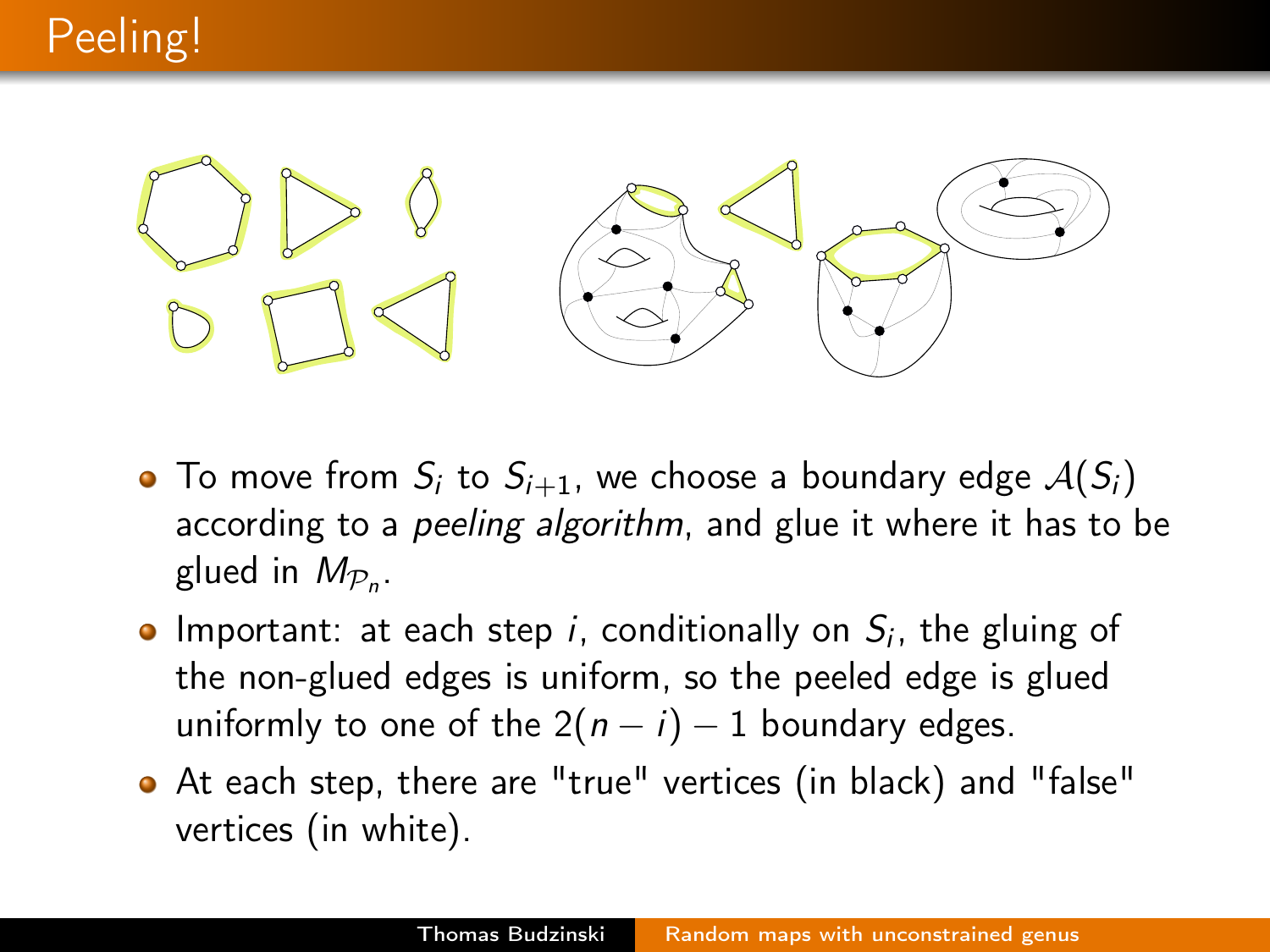## Peeling cases (Episode 1)

• Case 1: gluing two edges on two different components.



• Case 2: gluing two edges on the same hole of the same component

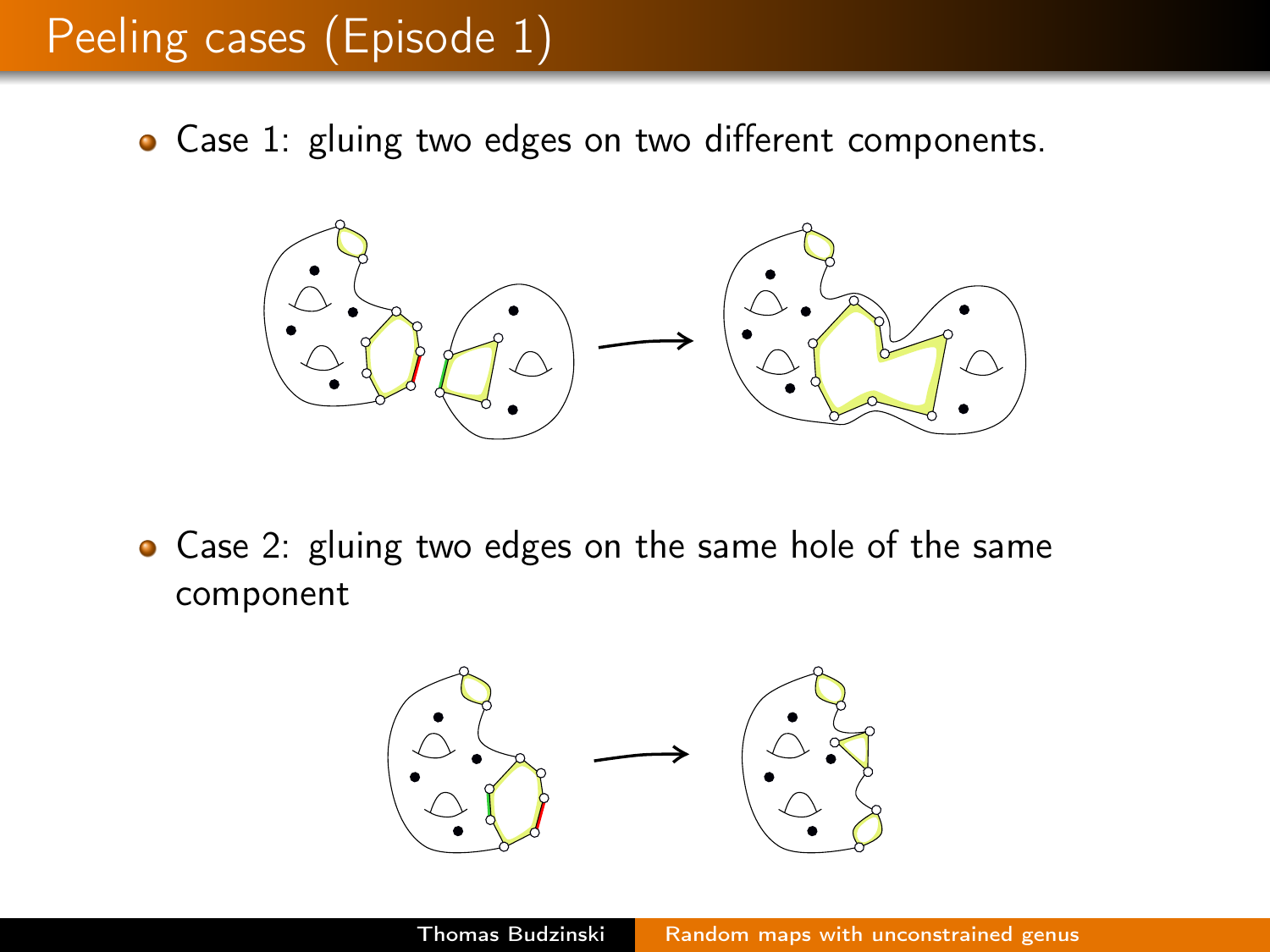## Peeling cases (Episode 2)

• Case 3: gluing two *neighbour* edges on the same hole.



Case 4: gluing two edges on two different holes of the same component.



• Case 3 creates vertices, and Case 4 creates genus.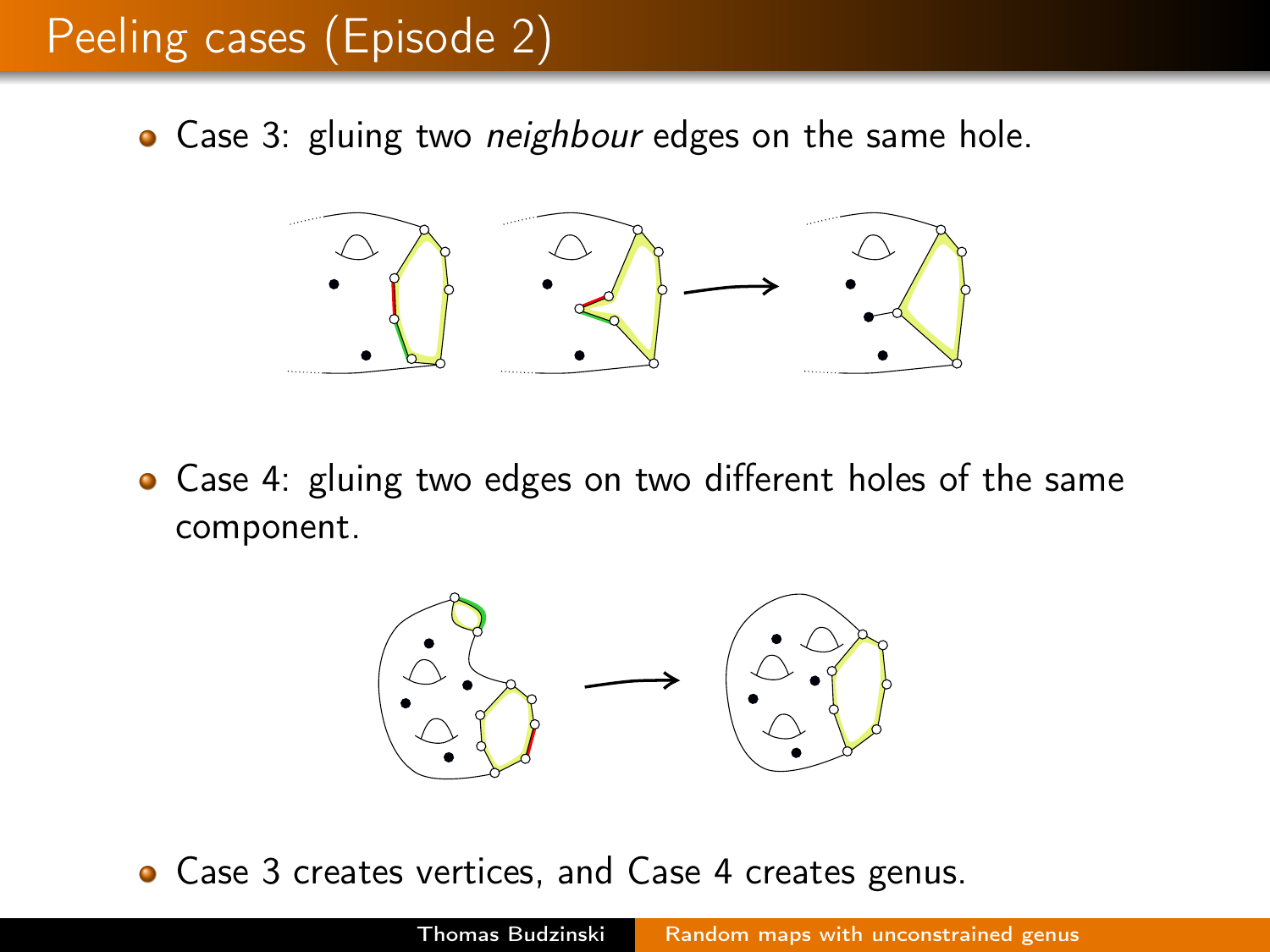- **•** Peeling algorithm: always peel the edge on the right of the root vertex.
- At the time  $\tau$  where  $\rho$  becomes a true vertex, stop the exploration.
- The closure of the root occurs when the peeled edge is glued to the edge on its left, so  $\mathbb{P}\left(\tau=i+1|S_0,\ldots,S_i\right)=\frac{1}{2(n-i)-1}.$
- Consequence: convergence in distribution  $\frac{1}{n}\tau \to T$ , where T has density  $\frac{1}{2\sqrt{1-t}}\mathrm{d}t$ .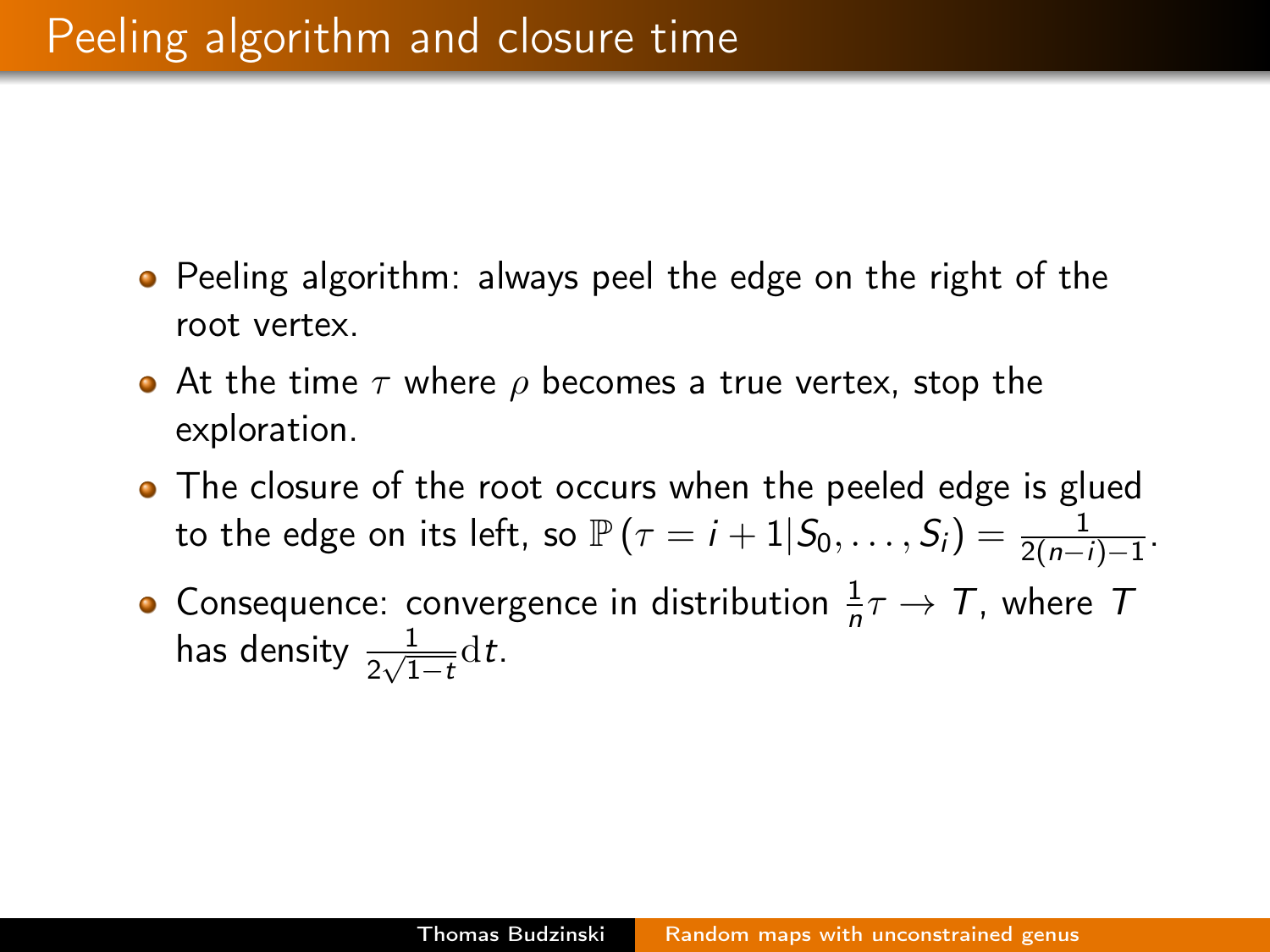#### First and second moment estimates

- $\bullet$  Let us fix a "blue" vertex v on a polygon at the beginning, and let  $\theta$  be the time at which it is glued to the peeled vertex.
- For the same reason as  $\tau$ , we have  $\frac{1}{n} \theta \rightarrow \Theta \sim \frac{1}{2 \sqrt{1}}$  $\frac{1}{2\sqrt{1-t}}$ dt, with Θ independent of T.
- Hence  $\mathbb{P}(v \text{ glued to } \rho | \tau) = 1 \sqrt{1 \rho^2}$  $1-\tau$ . By summing over all vertices

$$
\frac{1}{2n} \mathbb{E}\left[\deg(\rho)|\tau\right] \xrightarrow[n \to +\infty]{(P)} 1 - \sqrt{1-\tau}.
$$

• Same thing with two blue vertices gives

$$
\text{Var}\left(\frac{1}{2n}\deg(\rho)\big|\tau\right)\xrightarrow[n\to+\infty]{(P)} 0.
$$

• Finally 
$$
\frac{1}{2n} \deg(\rho)
$$
 converges in distribution to   
  $1 - \sqrt{1 - \tau} \sim \text{Unif } ([0, 1]).$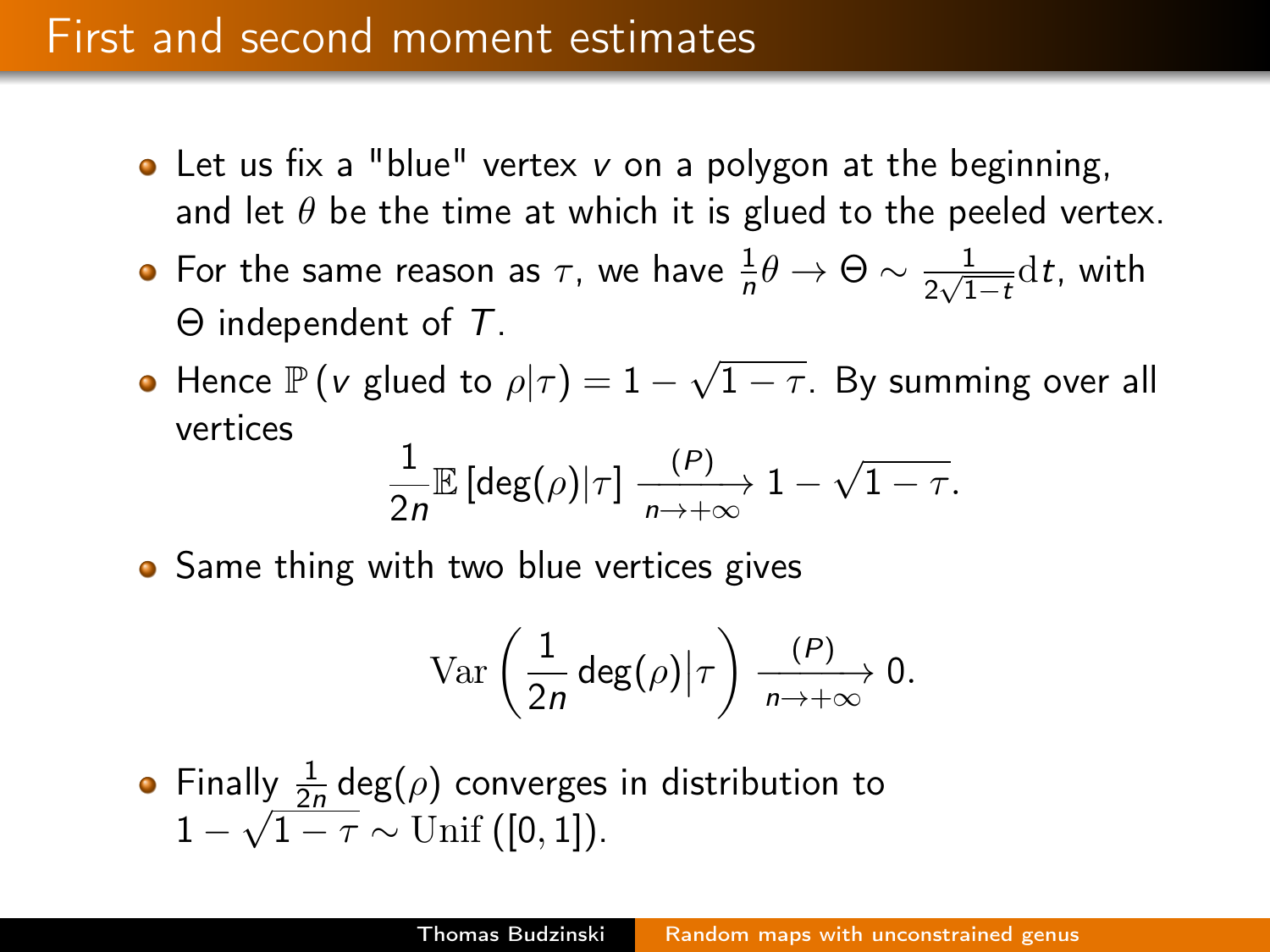• Peeling cases 5 and 6:



- We need show that peeling case 5 does not occur before time  $1 - o(1)$ .
- **•** For this, we needed to understand how 1-gons appear, and why they disappear quickly when we peel them.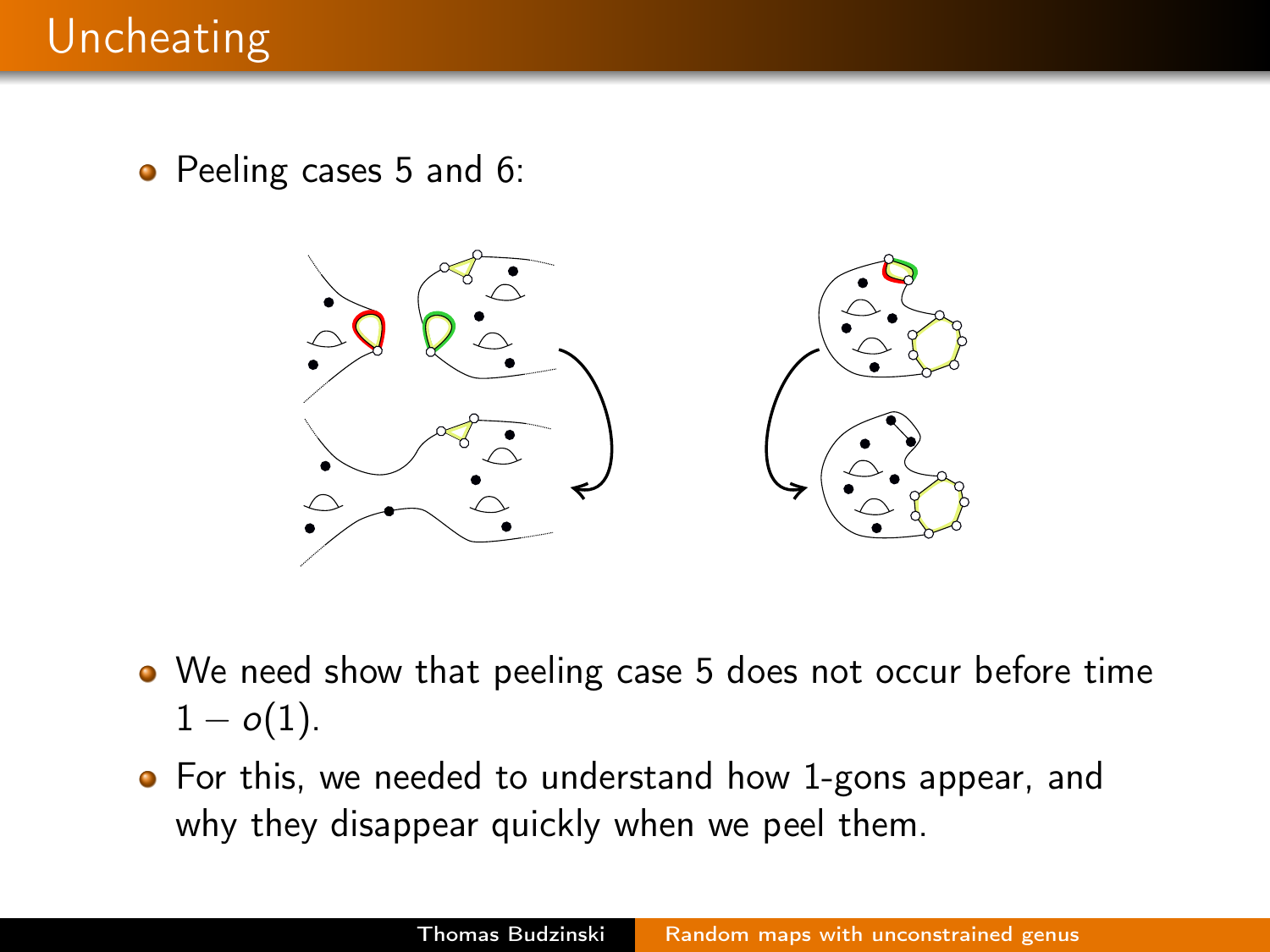- By the uniformization theorem, this provides a way to build random hyperbolic Riemannian surfaces (i.e. constant curvature −1) [Brooks–Makover 2004].
- Peeling techniques allow to control the diameter of these surfaces  $[B,-\text{Curien}-\text{Petri } 2019+]$ .
- The surface we obtain has genus  $g \sim \frac{n}{2}$  $\frac{n}{2}$  and diameter  $(2+o(1))\log g$ .
- Question: are there hyperbolic surfaces with genus  $g$  and diameter  $(1 + o(1))$  log g?